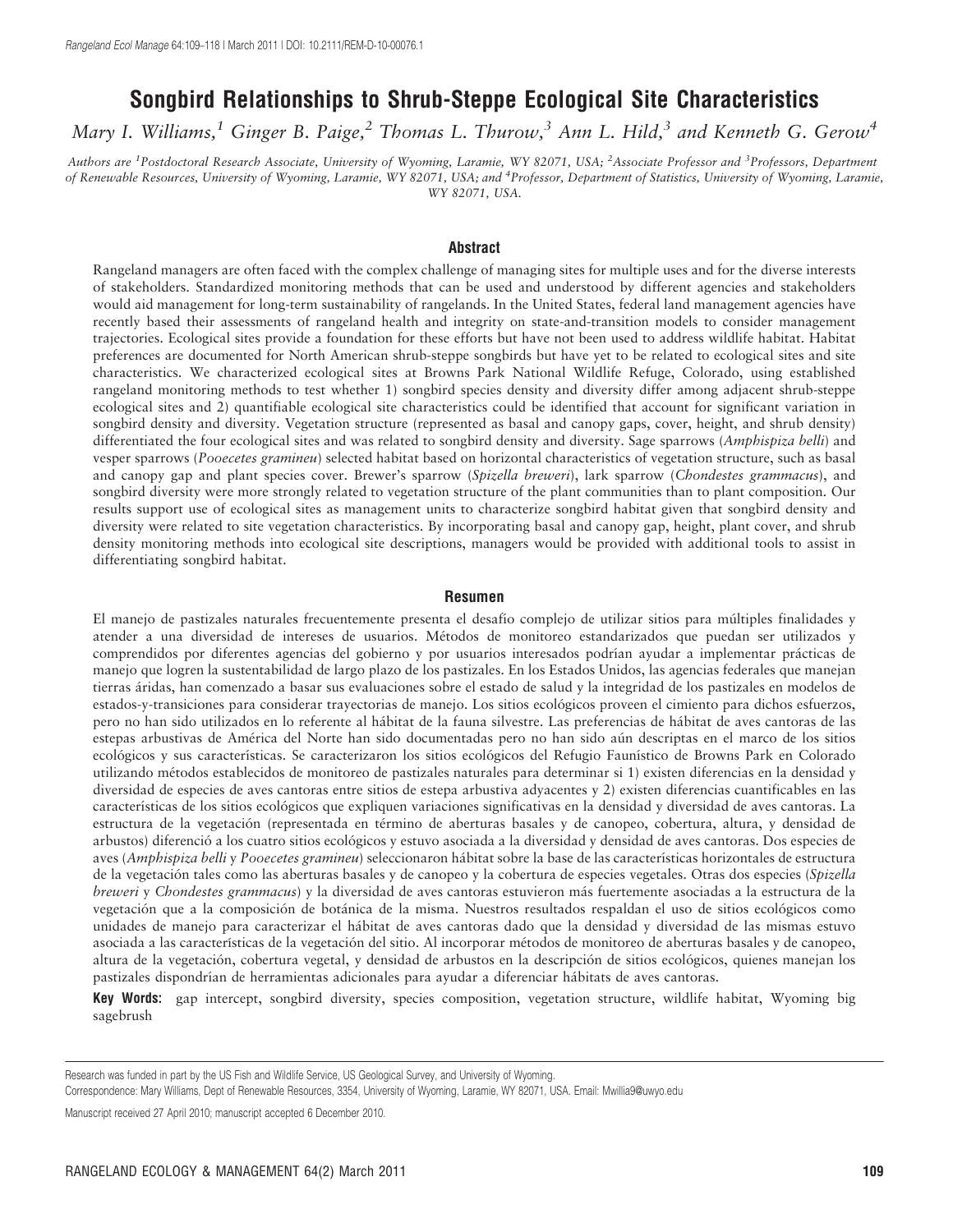### INTRODUCTION

Clear descriptions of ecological site characteristics are essential for inventory and management of rangeland natural resources. In response to the call for revised methods to inventory and monitor US public rangeland almost 20 yr ago (National Research Council 1994), many US land management agencies (e.g., Natural Resources Conservation Service [NRCS], Bureau of Land Management [BLM], and Forest Service) have united their efforts to standardize assessments of rangeland health and integrity and to consider management trajectories (Pellant et al. 2005). Together, managers and researchers (e.g., US Geological Survey and Agricultural Research Service) have developed a systematic rangeland assessment that incorporates state-andtransition concepts of ecosystem function and is based on the identification and description of ecological sites (Pellant et al. 2005). Ecological sites are land areas with specific soil, topography, and climate that differ from each other in their ability to produce distinctive kinds and amounts of vegetation and in their response to management actions (Pellant et al. 2005). Ecological site descriptions are developed using site characteristics and observations of local experts. Once described, state-and-transition models are developed for each ecological site to model common and potential plant communities that may occur in response to ecosystem drivers (e.g., climate and management; Bestelmeyer et al. 2003). Within this standardized methodology, ecological sites are the basic land classification units for documenting soil, hydrological, and biological characteristics of current and potential condition (Peacock and Caudle 2005). Ecological site descriptions are being developed across the western United States and provide a communication and planning tool for land managers to assess site function. Wildlife habitat characteristics have not yet been explicitly incorporated into ecological site descriptions but would enhance this critical component of management of planning efforts.

In the North American shrub-steppe, changes in vegetation structure and function associated with exotic invasions, altered fire frequency, and mechanical interventions can be linked to the decline of songbird populations such as Brewer's sparrow (Spizella breweri) and sage sparrow (Amphispiza belli; Paige and Ritter 1999; Knick et al. 2003). Although habitat preference has been documented for some shrub-steppe songbirds, such preferences have not been recorded within an ecological site context. Individual songbird species have unique habitat affinities, and in a few cases, shrub-steppe songbirds can be closely tied to soil type (Dobler et al. 1996; Vander Haegen et al. 2000), suggesting that ecological sites, which are based on soils, are appropriate units for assessing songbird habitat conditions. Given the national effort to base monitoring standards on ecological sites, we conducted a study to link songbird habitat use to quantitative characteristics within and among ecological sites. Inclusion of wildlife habitat characteristics in ecological site descriptions would be a powerful step in facilitating monitoring and management.

We quantified characteristics on four shrub-steppe ecological sites in northwestern Colorado using established rangeland monitoring methods to test the hypotheses that 1) songbird species density and diversity differ among adjacent shrubsteppe ecological sites and 2) quantifiable ecological site characteristics can be identified that account for significant variation in songbird density and diversity.

### MATERIALS AND METHODS

#### Study Area

The study was conducted on Browns Park National Wildlife Refuge, established in 1963 by the US Fish and Wildlife Service (USFWS), and adjacent public lands in Moffat County, Colorado (lat  $40^{\circ}48'N$ , long  $108^{\circ}55'E$ ). The study area, approximately 8 120 ha (60% USFWS, 32% BLM, and 8% Colorado State Land Board) has an average elevation of 1 633 m. Primary land uses of the study area are wildlife habitat, cattle production, and recreation. Average annual temperature is  $7.4^{\circ}$ C with average annual winter, spring, and summer temperatures of  $-3.7^{\circ}$ C, 7.2<sup>o</sup>C, and 18.6<sup>o</sup>C, respectively. Average annual precipitation is 216 mm, most of which comes in the spring and fall. Elevation, soil, and vegetation data of the refuge and surrounding areas were integrated into a geographic information system to identify ecological sites. We obtained spatial soil data from SSURGO for Moffat County (Soil Survey Staff 2006) and vegetation data (30-m resolution) from the National Wildlife Refuge System. The study area is in the 180–230-mm precipitation zone of NRCS Major Land Resource Area 34A-Central Desertic Basins, Mountains and Plateaus, which extends into Wyoming and Utah. We concentrated our study on four shrub-steppe ecological sites: Loamy, Saline Lowland, Sandy, and Sandy-Skeletal (Fig. 1). Soil pits from each ecological site were used to determine surface and subsurface textures, depth, and salinity.

#### Site Characteristic Monitoring

We measured site characteristics in 107 100-m-radius plots  $(3.14 \text{ ha})$  stratified by ecological sites at  $\geq 250 \text{ m}$  apart. Each plot was sampled in 2006 and 2007 between May and August. Monitoring methods were adapted from Herrick et al. (2005a, 2005b) to capture the horizontal and vertical structure of site characteristics along three 50-m line transects arranged in a spoke design in each plot. Plant taxonomic names follow PLANTS database (US Department of Agriculture, NRCS 2010). Line-point intercept was used to measure type and amount of cover (dead and live vegetation by species, litter, biological crust, bare ground, and rock) and top canopy height intercepted at 50 points (100-cm spacing) along each transect. Gap intercept measured spaces  $(>20 \text{ cm})$  between bases and canopies of two groups: all plants (annuals, perennials, and shrubs) and shrubs. Shrub gaps were distinguished from all plants to characterize horizontal shrub structure. To capture vertical shrub structure, height of intersecting shrub canopies was measured to the nearest centimeter. Basal and canopy gaps were calculated separately as the percentage of line covered in gaps 20–50, 51–100, 101–200, and  $>$  200 cm in length. Shrub density (shrubs  $\cdot$  ha<sup>-1</sup>) was measured in a 2  $\times$  50 m belt on each line transect in the plot. Shrubs within the belt transect were grouped by species into four height classes  $(< 10, 10-50, 51-$ 100, and  $> 100$  cm).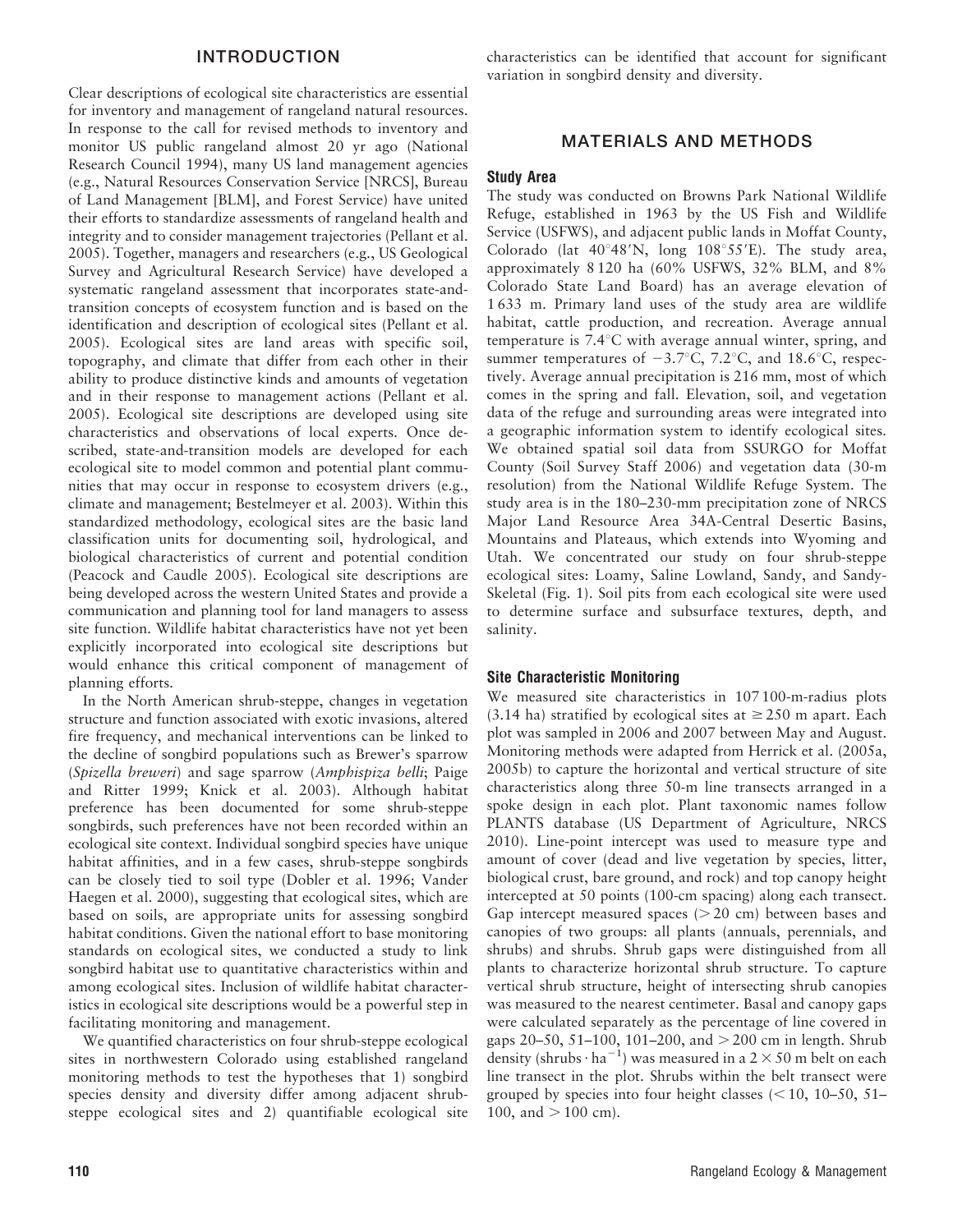

Figure 1. Monitoring plots (100-m radius), water features, and upland ecological sites at Browns Park National Wildlife Refuge, 97 km northwest of Maybell, Colorado. Loamy ( $n = 26$ ), Saline Lowland ( $n = 11$ ), Sandy ( $n = 31$ ), and Sandy-Skeletal ( $n = 39$ ) were delineated by soil texture characteristics and plant species composition.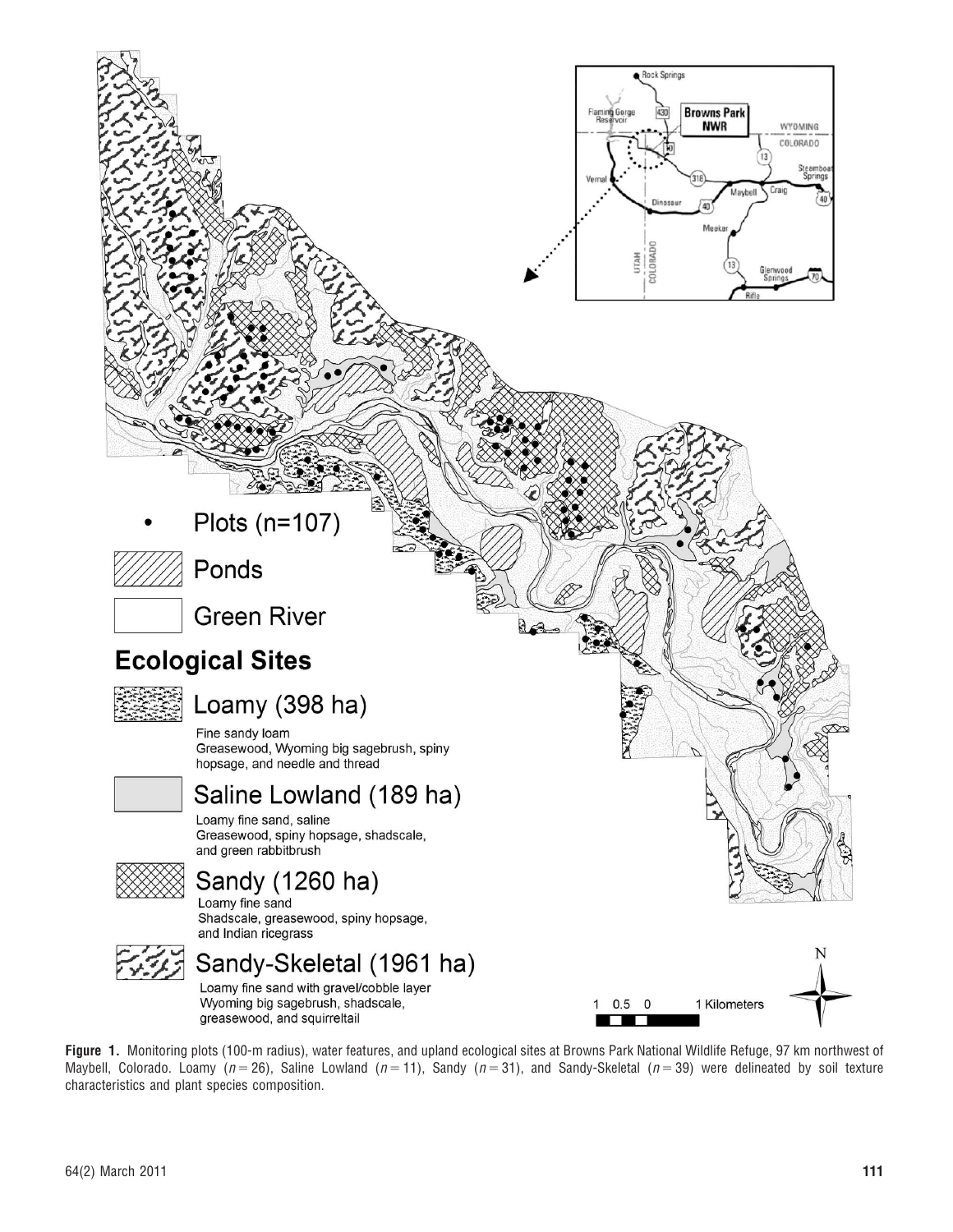### Songbird Surveys

Songbirds were surveyed in each of the 107 plots during the breeding season using fixed-radius (100-m) point-sampling methods (Bibby et al. 2000; Buckland et al. 2001). Survey dates were 6–11 and 26–31 May 2006 and 6–11 and 23–27 May 2007. One observer located at the plot center (same individual) surveyed songbirds between 0600 and 1000 hours on days with no precipitation and wind speeds less than 20  $km \cdot h^{-1}$ . Following a 1–2-min settling period, locations of all singing male songbirds were identified within 100-m radius from the center of each plot for 5 min. Distances from the plot center were estimated using a laser range finder.

### Data Analysis

We tested for differences in 60 site characteristics (response variables) among ecological sites (fixed factor) using general linear models (GLM) to account for unequal number of plots in each site. The number of plots within ecological sites was approximately proportional to the area of each site on the refuge. We tested for differences between observed years; results supported pooling of site characteristics data across year. Residuals were assessed for meeting the assumptions of GLM. When models detected differences (alpha  $\leq$  0.05), ecological site means were separated using Fisher's Protected LSD test.

Songbird densities were derived using standard distance estimation methods for point transects (Buckland et al. 2001, 2009). We estimated density of the four most common species for which sufficient observations  $($  > 60) allowed estimating a detection function: Brewer's sparrow, vesper sparrow (Pooecetes gramineu), lark sparrow (Chondestes grammacus), and sage sparrow. Species densities were estimated with program DISTANCE 5.0 Release 2 (Thomas et al. 2005). Although we assumed that the detection function for each species would not vary between years, we modeled detection functions for each year and evaluated their Akaike information criterion (AIC) values as recommended by Buckland et al. (2001). Results were in favor of pooling the data to obtain a detection function for each common bird species. Prior to modeling, at least 10% of the largest distances were truncated (Buckland et al. 2001). Key functions (half normal, hazard, and uniform) with hermite and cosine adjustments were used to model detection functions for each species. Model fit was evaluated with a  $\chi^2$  goodness-of-fit test, and AIC with a second-order correction for small sample size (AICc) was used to select the most robust model (Buckland et al. 2001). A uniform key function with two cosine adjustment terms was modeled for Brewer's sparrow density. Vesper sparrow densities were modeled with uniform key functions with one cosine adjustment term. Lark sparrow and sage sparrow were modeled with half-normal, hermite polynomial functions with no adjustment terms. Songbird diversity (species  $\cdot$  ha<sup>-1</sup>) was calculated as the number of equally common species required to generate the observed heterogeneity of the sample (Hill's reciprocal index; Hill 1973; Krebs 1999). Density and diversity were used as response variables in GLM to determine differences by ecological site.

Regression models were built with best subset regression methods using songbird diversity and density as response variables and site characteristics as independent variables. From the set of 60 site characteristics, we selected a subset of potentially plausible predictors of songbird species density and diversity based on their typical habitat associations. Mallow's C-p (a measure of model fit), standard deviations, and adjusted  $R<sup>2</sup>$  were used to identify the best model with up to four site characteristics in best subset regression methods. Easily interpreted models with the least number of characteristics were selected and fit with residual analysis and variance inflation factor (VIF) values to assess multicollinearity (VIF  $> 5.0$ ). Where density of any songbird species or songbird diversity differed among ecological sites, the regression models were run using a GLM with the songbird metric as the response variable, site characteristics as covariates, and ecological site as a categorical fixed factor to determine if ecological site adds additional power beyond what the site characteristics provide.

### RESULTS

### Site Characteristics

Twenty-nine of the 60 measured site characteristics differed among ecological sites (Table 1). Although we anticipated that ecological sites would differ in site characteristics, we wanted to determine which characteristics (and associated methods) consistently discerned among ecological sites and how these characteristics related to songbirds. Wyoming big sagebrush (Artemisia tridentata ssp. wyomingensis [Beetle and Young] Welsh), shrub cover, plant and shrub height, small canopy gaps  $(< 100$  cm), and shrub density differed among three sites (Table 1). Vegetation structure represented by gap (canopy and basal) and height together illustrate differences among four ecological sites in our study (Fig. 2).

### Songbird Density and Diversity

Twenty-nine songbird species and 1 070 male songbirds were recorded over the 2 yr. We detected shrub-steppe- and grassland-associated species of concern (Paige and Ritter 1999; Colorado Division of Wildlife 2003; Boyle and Reeder 2005), including Brewer's sparrow, green-tailed towhee (Pipilo chlorurus), horned lark (Eremophila alpestris), lark sparrow, sage sparrow, sage thrasher (Oreoscoptes montanus), Say's phoebe (Sayornis saya), vesper sparrow, and western meadowlark (Sturnella neglecta). Songbird diversity ranged from 0.75 species $\cdot$  ha<sup>-1</sup> on Saline Lowland sites to 1.18 species $\cdot$  ha<sup>-1</sup> on Sandy-Skeletal sites (Fig. 3). Diversity ( $F_{1,3} = 6.73$ ,  $P < 0.001$ ) was highest in Sandy-Skeletal, lowest in Saline Lowland, and medium in Loamy sites. Brewer's sparrow was common (32% of observations and an average density of 1.28 birds $\cdot$  ha<sup>-1</sup>), as was vesper sparrow (18% and 0.45 birds $\cdot$  ha<sup>-1</sup>). Less common songbirds were lark sparrow (8% and 0.21 birds  $\cdot$  ha<sup>-1</sup>) and sage sparrow (8% and 0.18 birds  $\cdot$  ha<sup>-1</sup>). Of these species, only vesper sparrow densities did not differ among ecological sites (Fig. 3). Brewer's sparrow densities were higher in Saline Lowland and Loamy than in Sandy-Skeletal sites  $(F_{1,3} = 2.83,$  $P = 0.040$ . The species was detected in  $> 50\%$  of the plots across all ecological sites. Lark sparrow density  $(F_{1,3} = 2.78,$  $P = 0.040$ ) was highest in Loamy and Sandy and lowest in Saline Lowland sites. Sage sparrow density  $(F_{1,3} = 11.58)$ ,  $P < 0.001$ ) was higher in Sandy-Skeletal sites than in Loamy and Sandy sites. They were not detected in Saline Lowland sites.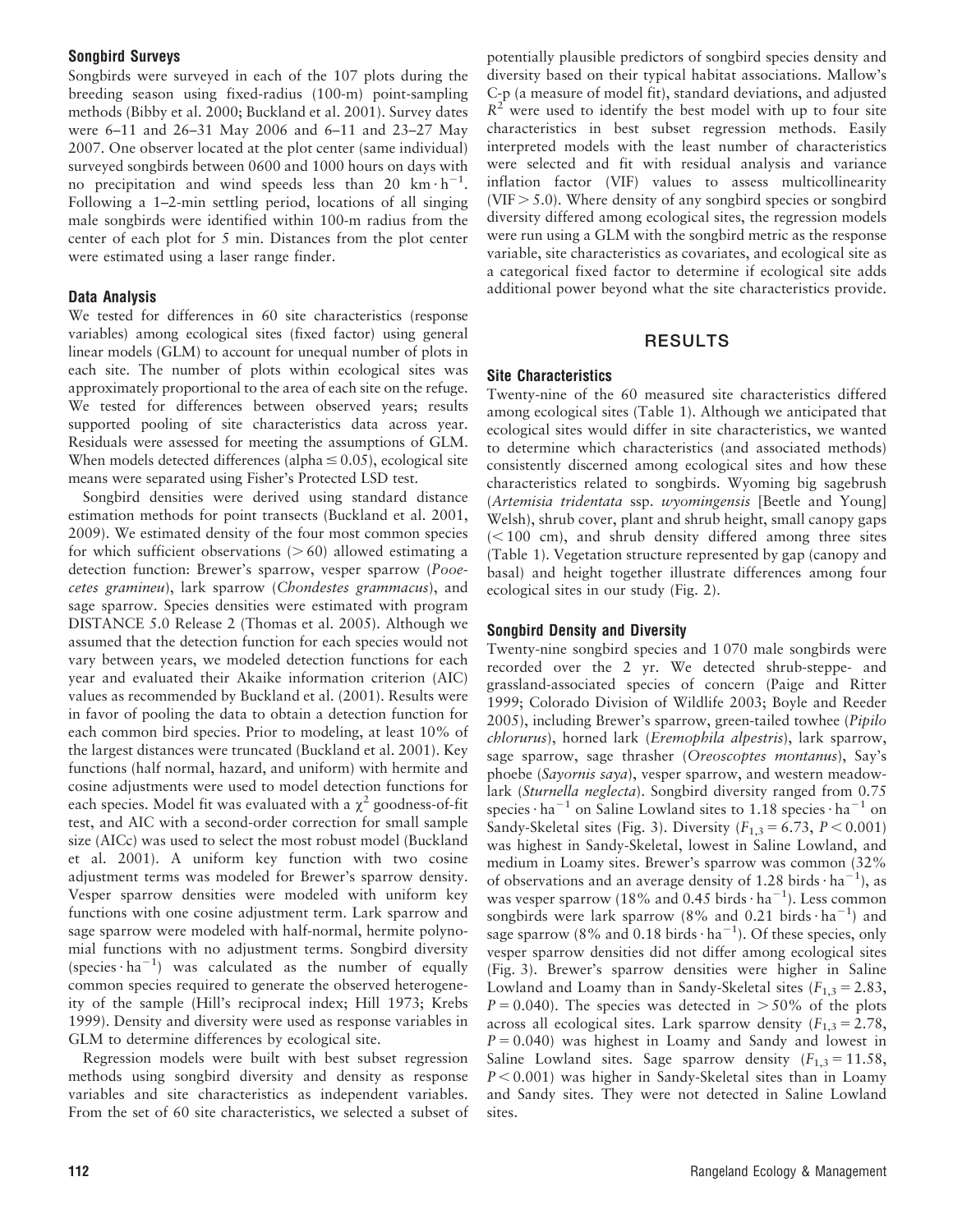Table 1. Characteristics ( $\pm$  SE of the mean) of four shrub-steppe ecological sites (no. of plots) in northwestern Colorado, measured in 2006 and 2007. Across ecological sites, characteristic means or medians followed by the same letter are not different ( $P \ge 0.050$ ). Characteristics in bold differ in at least three sites. Plant canopy height measured by line-point intercept; shrub canopy height measured by gap intercept. Plant and shrub canopy gaps are calculated as the percent of line covered in each gap size category; values will not total to 100%.

| Characteristic                                          | $\overline{P}$ | Loamy $(26)$    | Saline Lowland (11) | Sandy (31)      | Sandy-Skeletal (39) |
|---------------------------------------------------------|----------------|-----------------|---------------------|-----------------|---------------------|
| Cover $(\% )$                                           |                |                 |                     |                 |                     |
| Needle and thread                                       | < 0.001        | $3.7(0.9)$ a    | 0.0(0) b            | $0.2$ (0.1) b   | 1.0(0.5) b          |
| Squirreltail                                            | < 0.001        | 0.1(0.1) b      | 0.0(0) b            | 0.3(0.1) b      | 1.1 $(0.2)$ a       |
| All perennial grasses                                   | 0.033          | 4.2 $(1.0)$ a   | $1.7(1.3)$ ab       | 0.9(0.2) b      | 3.0(0.9) a          |
| Greasewood                                              | < 0.001        | $8.0(2.2)$ b    | 39.1 (3.7) a        | $5.7(1.1)$ b    | 4.3(1.0) b          |
| Green rabbitbrush                                       | 0.002          | 0.1(0.1) b      | 4.2 $(2.1)$ a       | $0.2$ (0.1) b   | 1.6(0.6) b          |
| Shadscale                                               | < 0.001        | 1.1 $(0.3)$ b   | $0.7(0.5)$ b        | 5.2 $(0.7)$ a   | 5.9(0.7) a          |
| Spiny hopsage                                           | 0.001          | 3.8(0.6) a      | 1.0 $(1.0)$ b       | 3.8(1.0) a      | 0.8(0.3) b          |
| Wyoming big sagebrush                                   | < 0.001        | $4.1(0.9)$ b    | $0.0(0)$ c          | 0.6(0.3)c       | 8.5(1.3)a           |
| All shrubs                                              | < 0.001        | 17.3(1.9)c      | 45.9(3.0)a          | 16.0(0.9)c      | 22.4(1.3)h          |
| All perennial forbs and grasses                         | 0.002          | 2.8(0.7) a      | 2.8(1.3) a          | 0.5(0.1) b      | 1.4 $(0.3)$ ab      |
| Total canopy                                            | < 0.001        | 32.8 (2.3) b    | 56.2 $(4.0)$ a      | 33.9 (1.3) b    | 33.9 (1.6) b        |
| Bare ground                                             | < 0.001        | 42.0 (2.4) a    | 27.1(3.0) b         | 39.8 (2.0) a    | 41.6 (1.8) a        |
| Litter                                                  | 0.012          | 42.5 $(2.8)$ b  | 52.1 $(3.4)$ a      | 40.2 (1.9) b    | 39.5 (1.5) b        |
| Height (cm)                                             |                |                 |                     |                 |                     |
| <b>Plant canopy</b>                                     | 0.001          | $26.9(1.9)$ b   | 40.5(3.2)a          | 22.8(0.9)c      | 20.2(0.9)c          |
| Shrub canopy                                            | < 0.001        | $39.4(2.4)$ b   | 63.2 $(4.1)$ a      | 31.0(1.4)c      | 28.9(1.1)c          |
| Basal and canopy gaps (%)                               |                |                 |                     |                 |                     |
| Plant canopy 20-50 cm                                   | 0.018          | $5.8(0.8)$ b    | 5.1 $(0.4)$ b       | 5.9(0.6) b      | 7.8(0.5) a          |
| Plant canopy 51-100 cm                                  | 0.001          | 11.9 $(1.1)$ bc | 8.7(0.8)c           | 13.1 $(0.9)$ ab | 15.1 $(0.7)$ a      |
| Plant canopy 101-200 cm                                 | < 0.001        | 18.4 $(1.1)$ a  | 12.3(0.9) b         | 20.0(0.9) a     | 19.9 $(0.9)$ a      |
| Plant canopy $>$ 200 cm                                 | 0.001          | 26.1(3.1)a      | 12.1 $(2.5)$ b      | $23.0(2.6)$ a   | 15.4 $(1.2)$ b      |
| Shrub canopy 20-50 cm                                   | < 0.001        | 2.4(0.3)c       | $4.4(0.5)$ ab       | $3.1(0.3)$ bc   | 5.8(0.5) a          |
| Shrub canopy 51-100 cm                                  | < 0.001        | 6.9(0.7)c       | 7.5(0.8)c           | 9.2(0.7) b      | 12.3(0.8) a         |
| Shrub canopy 101-200 cm                                 | < 0.001        | 14.6 $(1.1)$ b  | 11.6 $(1.1)$ b      | 19.1 $(1.0)$ a  | 19.6 $(1.0)$ a      |
| Shrub canopy $>$ 200 cm                                 | < 0.001        | 45.4 (2.7) a    | 18.6 $(3.4)$ b      | 39.3 (2.0) a    | $24.2$ (1.7) b      |
| Plant canopy median (cm)                                | 0.001          | 98.1(8.1)a      | 69.8 $(4.9)$ b      | 88.5 (5.4) a    | $71.3$ (2.2) b      |
| Shrub canopy median (cm)                                | < 0.001        | 142.1 (10.1) a  | 82.1(7.9) b         | 121.3 (4.8) a   | 92.9 (9.6) b        |
| Shrub basal median (cm)                                 | 0.003          | 502.0 (42.0) a  | 385.6 (35.3) b      | 550.1 (38.8) a  | 383.7 (31.6) b      |
| Shrub density by height (no. $\cdot$ ha <sup>-1</sup> ) |                |                 |                     |                 |                     |
| $10 - 50$ cm                                            | < 0.001        | 8149 (1542) bc  | 3988 (841) c        | 10859 (978) b   | 19228 (1856) a      |
| $51 - 100$ cm                                           | < 0.001        | 3320 (392) b    | 5906 (601) a        | $2037(263)$ c   | 1941 (229) c        |
| $>101$ cm                                               | < 0.001        | 182 (58) b      | 1433 (341) a        | 11 $(5)$ b      | 26(9) b             |

#### Songbirds and Site Characteristic Relationships

Vegetation structure represented as basal and canopy gaps, species cover, height, and shrub density were related to songbird density and diversity (Table 2). Sage sparrow and vesper sparrow models included horizontal vegetation characteristics, such as basal and canopy gap and plant species cover. Sage sparrows were strongly associated with Wyoming big sagebrush and bottlebrush squirreltail (Elymus elymoides [Raf.] Swezey) communities with basal gaps  $>$  200 cm. Vesper sparrows were positively tied to open-canopy shadscale communities and negatively related to winterfat (Krascheninnikovia lanata [Pursh] A. Meense & Smit). Brewer's sparrow, lark sparrow, and songbird diversity models were closely tied to both horizontal (basal and canopy gap, plant cover, and shrub density) and vertical (height and shrub density) site characteristics. Brewer's sparrow was abundant in open plant communities with scattered, tall shrubs (40–100 cm). Lark sparrows also favored open plant communities, particularly short shrub communities containing broom snakeweed. Short, dense herbaceous communities with scattered shrubs, including rabbitbrush, were positively related to a diversity of songbird species.

Regression models for Brewer's and lark sparrow densities and songbird diversity were not improved with ecological site as a factor ( $P > 0.050$ ). Brewer's sparrows, however, favored tall, open-canopy greasewood; Wyoming big sagebrush; and spiny hopsage communities, which were common in Saline Lowland, Loamy, and Sandy sites (Table 1). Lark sparrow densities and songbird diversity were supported by site characteristics common to Loamy, Sandy, and Sandy-Skeletal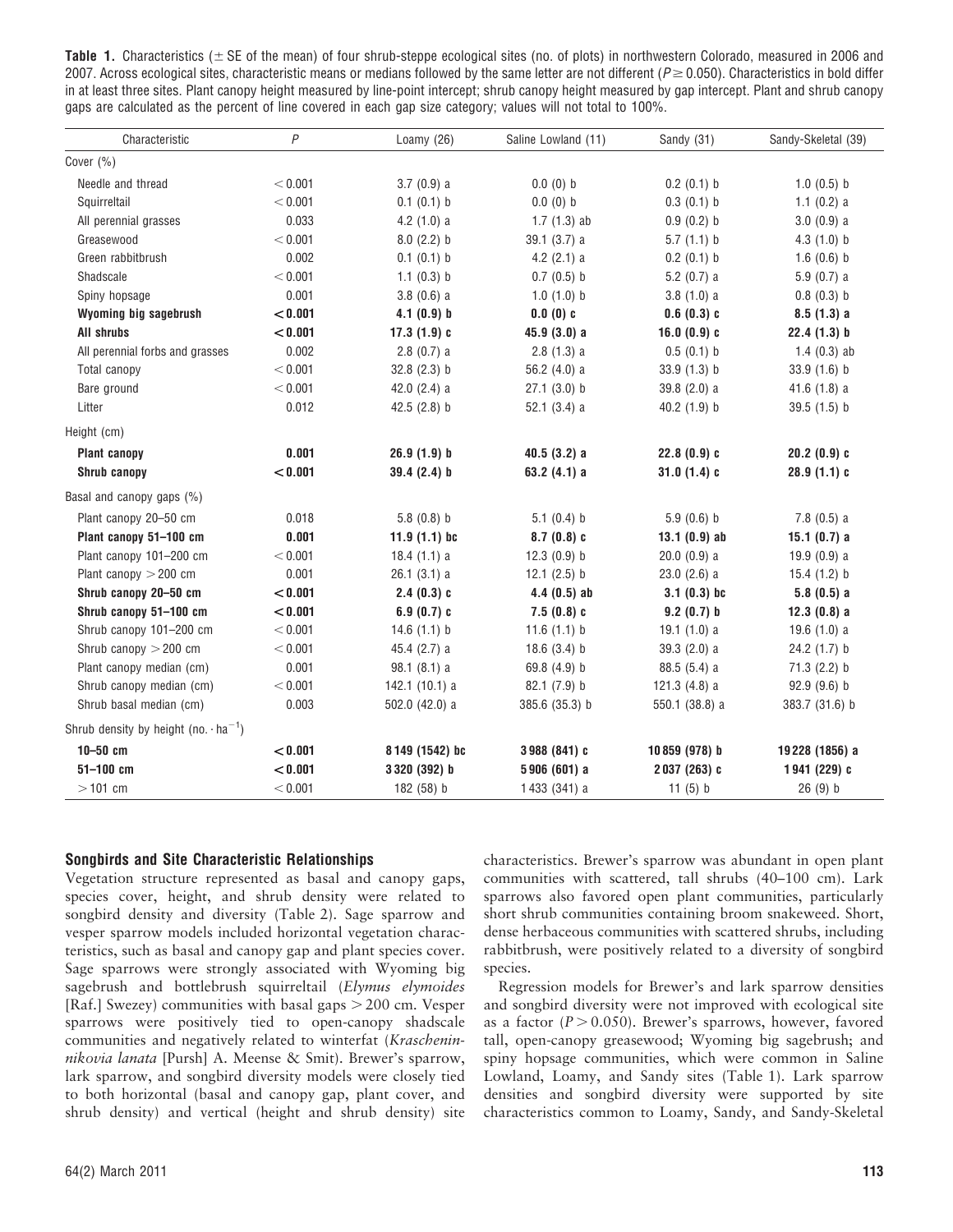

Figure 2. Generalized diagram of structural characteristics of four shrub-steppe ecological sites monitored with gap intercept and height measures. Axes represent average horizontal (basal and canopy gap on x-axis) and vertical characteristics (height on y-axis) of each site type. For example, Loamy sites support mixed height, open plant communities (basal gaps and shrub canopy gaps > 100 cm) with dense understory vegetation (plant canopy gaps  $<$  100 cm). In comparison, Saline Lowland sites support tall ( $>$  50 cm), closed-canopy (canopy gaps  $<$  100 cm), and widely spaced plants (basal gaps . 100 cm) with very little understory vegetation. Some plant illustrations were taken from Stubbendieck and Hatch (1997), used with permission.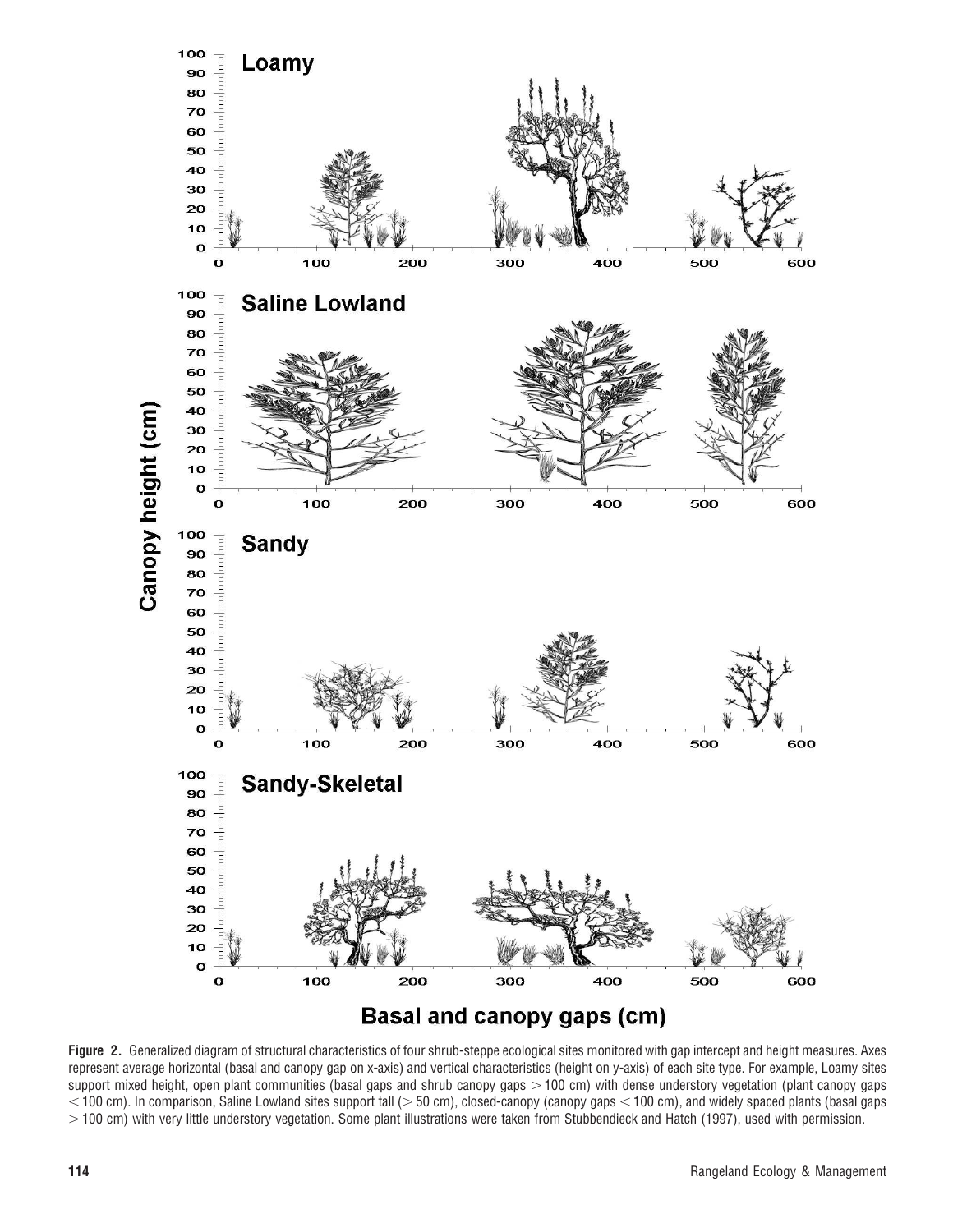**Table 2.** Best subset regression models for songbird density (birds  $\cdot$  ha $^{-1}$ ) and diversity (no. species  $\cdot$  ha $^{-1}$ ) ( $n$  = 107) surveyed in northwestern Colorado, 2006 and 2007. Median plant basal gap in meters. Plant canopy height (median) in decimeters measured with line-point intercept. Plant cover and gap in deciles. Variance inflation factor (VIF) values assess multicollinearity in models.

| Response         | Model                                          | Coefficient | SE <sup>1</sup> | $\overline{P}$ | VIF | S   | Adjusted $R^2$ |
|------------------|------------------------------------------------|-------------|-----------------|----------------|-----|-----|----------------|
| Brewer's sparrow | Constant                                       | $-0.38$     | 0.23            | 0.101          |     | 0.8 | 0.352          |
|                  | Plant basal gap (m)                            | 0.15        | 0.06            | 0.012          | 1.2 |     |                |
|                  | Shrubs $\cdot$ m <sup>-2</sup> $>$ 100 cm tall | $-7.2$      | 1.85            | < 0.001        | 2.0 |     |                |
|                  | Plant canopy height (dm)                       | 0.64        | 0.11            | < 0.001        | 2.3 |     |                |
| Vesper sparrow   | Constant                                       | 0.22        | 0.13            | 0.088          |     | 0.4 | 0.163          |
|                  | Shadscale (%)                                  | 0.28        | 0.12            | 0.018          | 1.4 |     |                |
|                  | Winterfat (%)                                  | $-0.41$     | 0.16            | 0.014          | 1.0 |     |                |
|                  | Shrub canopy gap $101-200$ cm $(\%)$           | 0.15        | 0.8             | 0.062          | 1.4 |     |                |
| Lark sparrow     | Constant                                       | 0.12        | 0.06            | 0.069          |     | 0.3 | 0.151          |
|                  | Broom snakeweed (%)                            | 2.2         | 0.61            | < 0.001        | 1.0 |     |                |
|                  | Shrub canopy gap $>$ 200 cm (%)                | 0.03        | 0.02            | 0.094          | 1.1 |     |                |
|                  | Shrubs $\cdot$ m <sup>-2</sup> $>$ 100 cm tall | $-0.79$     | 0.46            | 0.09           | 1.1 |     |                |
| Sage sparrow     | Constant                                       | 0.14        | 0.04            | < 0.001        |     | 0.2 | 0.408          |
|                  | Wyoming big sagebrush (%)                      | 0.17        | 0.03            | < 0.001        | 1.1 |     |                |
|                  | Bottlebrush squirreltail (%)                   | 0.79        | 0.19            | < 0.001        | 1.1 |     |                |
|                  | Plant basal gap $101-200$ cm $(\%)$            | $-0.07$     | 0.02            | 0.007          | 1.1 |     |                |
| Diversity        | Constant                                       | 1.52        | 0.07            | < 0.001        |     | 0.3 | 0.273          |
|                  | Plant canopy height (dm)                       | $-0.17$     | 0.03            | < 0.001        | 1.2 |     |                |
|                  | Shrub basal gap 101-200 cm (%)                 | $-0.27$     | 0.07            | < 0.001        | 1.0 |     |                |
|                  | Green rabbitbrush (%)                          | 0.25        | 0.08            | 0.003          | 1.2 |     |                |

<sup>1</sup>SE indicates standard error.



Figure 3. Songbird density and diversity ( $n = 107$ ;  $\pm 1$  SE of the mean) in Loamy ( $n = 26$ ), Saline Lowland ( $n = 11$ ), Sandy ( $n = 31$ ), and Sandy-Skeletal  $(n=39)$  ecological sites in northwestern Colorado. Across ecological sites, songbird diversity and density with the same letter are not different ( $P \ge 0.05$ ). Diversity is the reciprocal of Simpson's index (Hill 1973; Krebs 1999).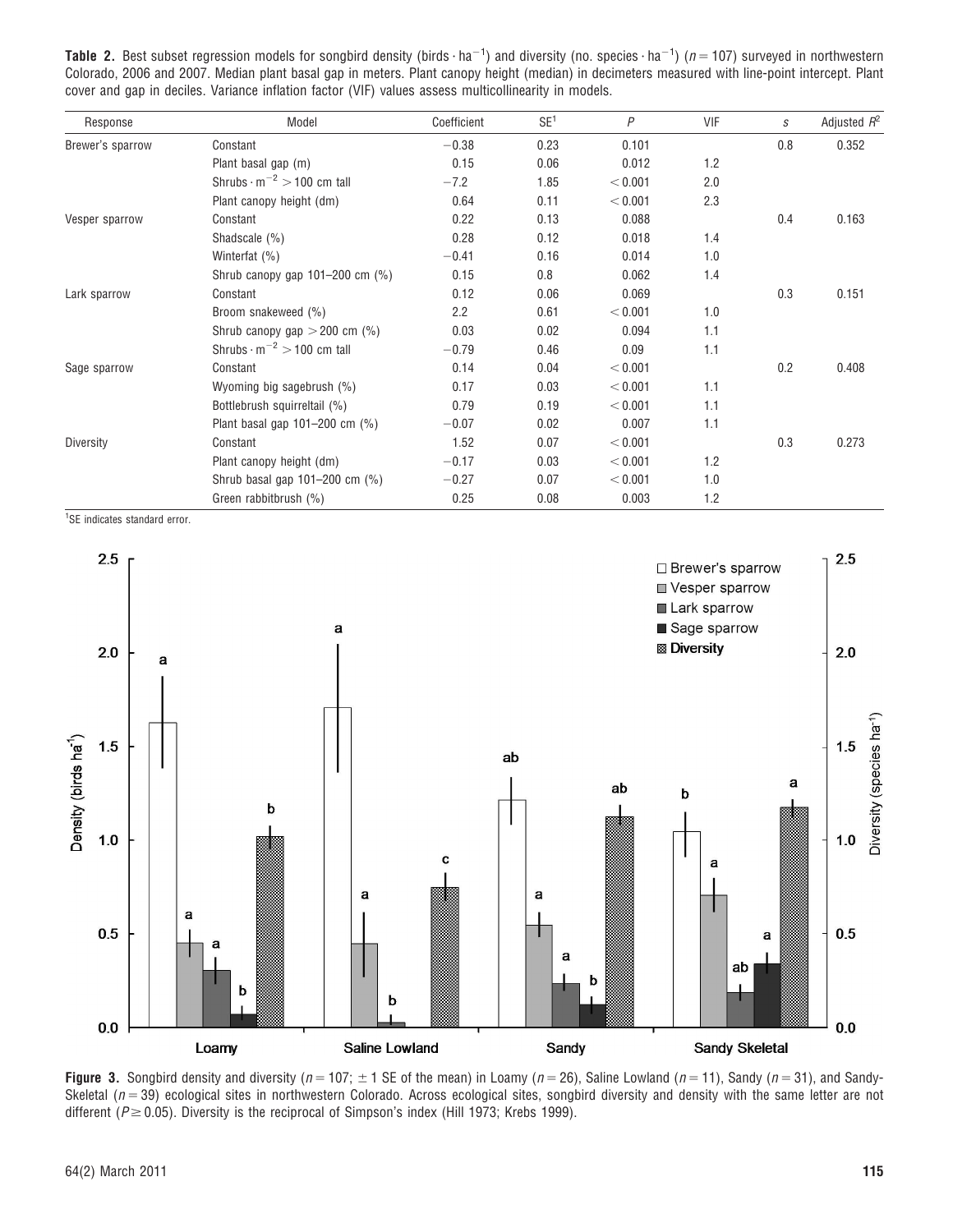sites (short, open-canopy plant communities). Sage sparrow densities increased with greater Wyoming big sagebrush cover, and ecological site improved the regression model for sage sparrow density (adjusted  $R^2 = 0.460$ ,  $F_{1,3} = 4.31$ ,  $P = 0.007$ ).

#### **DISCUSSION**

Our results support the use of ecological sites as management units to characterize songbird habitat. Site characteristics that differ among ecological sites also differentiated habitat among the songbird species. Basal and canopy gaps and vegetation height were key structural characteristics that separated ecological sites and distinguished songbird habitat even where there were similarities in plant composition among ecological sites. Vegetation structure distinguished characteristics of both ecological sites and songbird habitat (Fig. 2; Table 2). For example, Loamy and Sandy-Skeletal sites had similar plant species composition, but their horizontal (basal and canopy gap) and vertical (height) characteristics differed substantially. Furthermore, we identified structural characteristics (horizontal, vertical, or both) important to songbirds even for songbird species that adhered to specific plant species associations. For example, sage sparrow favored sagebrush-dominated ecological sites but was associated with plant basal gap. Sage sparrows are thought to depend on large, continuous stands of tall sagebrush with little grass cover (Rich 1978; Knick and Rotenberry 1995; Paige and Ritter 1999) as opposed to mixed shrub or salt-desert communities (Wiens and Rotenberry 1981; Vander Haegen et al. 2000). Based on the literature, we expected higher sage sparrow densities in closed-canopy sagebrush communities. Instead, sage sparrows responded positively to closed-canopy and widely spaced mixed shrub communities. Vesper sparrows were common across the study area, but we found that horizontal structure (shrub canopy gap) was just as important to vesper sparrow as was plant composition. Vesper sparrows, considered a grassland songbird (Vander Haegen et al. 2000; Beason et al. 2005), are found in a variety of plant communities (Paige and Ritter 1999), but there are few reports of their association with vegetation structure. Though vesper sparrows are common in shrub steppe, many studies have found that changes in shrub composition and density (e.g., shrub cover reduction or removal by chemical or fire treatments) have little effect on its abundance (Best 1972; Earnst et al. 2009). Our results at Browns Park suggest that sage sparrows and vesper sparrows were selecting not for or against mixed-shrub communities but more for their horizontal structural characteristics.

Vegetation structure greatly influenced Brewer's sparrow and lark sparrow, and both preferred open-canopy plant communities with tall, scattered shrubs. Throughout this study, we discovered structural characteristics that add to our understanding of species-specific songbird habitat. Brewer's sparrow and lark sparrow responded more strongly to horizontal and vertical characteristics of the plant communities than to species composition. Brewer's sparrow is considered a sagebrush obligate but occurs in mixed-shrub communities (Wiens and Rotenberry 1981; Medin 1990; Parrish et al. 2005). Earlier observations that Brewer's sparrows are negatively related to greasewood and spiny hopsage cover (Wiens and Rotenberry

1981; Walker 2004) are not supported by our study because densities were high in ecological sites dominated by greasewood and spiny hopsage. Its close association with basal gap, density of tall shrubs, and plant canopy height suggests it is selecting for these characteristics. Brewer's sparrows prefer landscapes with ample cover of tall shrubs (50–150 cm tall) (Paige and Ritter 1999; Chalfoun and Martin 2007), an observation consistent with our results. However, we observed low densities in plant communities with desirable tall shrubs with undesirable horizontal characteristics (i.e., dense, closedcanopy shrub communities). Lark sparrow habitat studies, though limited, consistently report their dependence on both horizontal and vertical characteristics of shrub communities. Lark sparrow's preference for open grasslands with scattered, tall shrubs (Paige and Ritter 1999; Martin and Parrish 2000; Righter et al. 2004; Beason et al. 2005) parallels our findings. Lark sparrows will abandon sites with complete shrub removal (Bock and Bock 1987) and sites with high shrub density (Parrish et al. 2005). In a mixed-grass prairie, the majority of lark sparrow nests were associated with widely spaced broom snakeweed on grazed pastures (Lusk et al. 2003). In this study, lark sparrows favored broom snakeweed cover but only in short  $(< 100$  cm), open-canopy plant communities. Very few lark sparrows were documented in Saline Lowland sites, as they support tall, dense shrub communities.

Songbird diversity was closely associated with the structure of shrub communities rather than to specific shrub species—a common finding in shrub-steppe songbird research (Walcheck 1970; Best 1972; Parrish et al. 2005). We noted greater songbird diversity in structurally diverse shrub communities than in uniform, monotypic shrub communities, consistent with the literature (Wiens and Rotenberry 1981). Shrub-steppe songbirds require structural elements of habitat, and where there is complete removal of shrubs (either live or dead), Brewer's sparrows, lark sparrows, and sage sparrows abandon the area (Walcheck 1970; Bock and Bock 1987; Martin and Parrish 2000). Songbird diversity has been linked to horizontal and vertical plant community characteristics (MacArthur and MacArthur 1961; Roth 1976), and our results extend this link to the context of ecological sites. Because state-and-transition models are not currently developed for the ecological sites at Browns Park, we could not test specific relationships between songbirds and state-and-transition models. We recognize that alternate states will alter site structural characteristics and wildlife habitat on any ecological site. Structural characteristics will likely shift dramatically in alternate states within an ecological site and, so too should songbird density and diversity. Once state-and-transition models are fully developed and tested, they will provide more information about the variety of potential habitat within a given ecological site. Managers can adjust songbird habitat by managing for specific states or a variety of states on ecological sites. For example, at Browns Park, management efforts to maintain or increase the extent of shrub community structural diversity should accommodate several songbird species.

Our study diverges from earlier shrub-steppe songbird research primarily because we quantified structural characteristics by combining basal and canopy gap with height measurements, allowing us to discern between associations of songbirds with plant species composition versus vegetation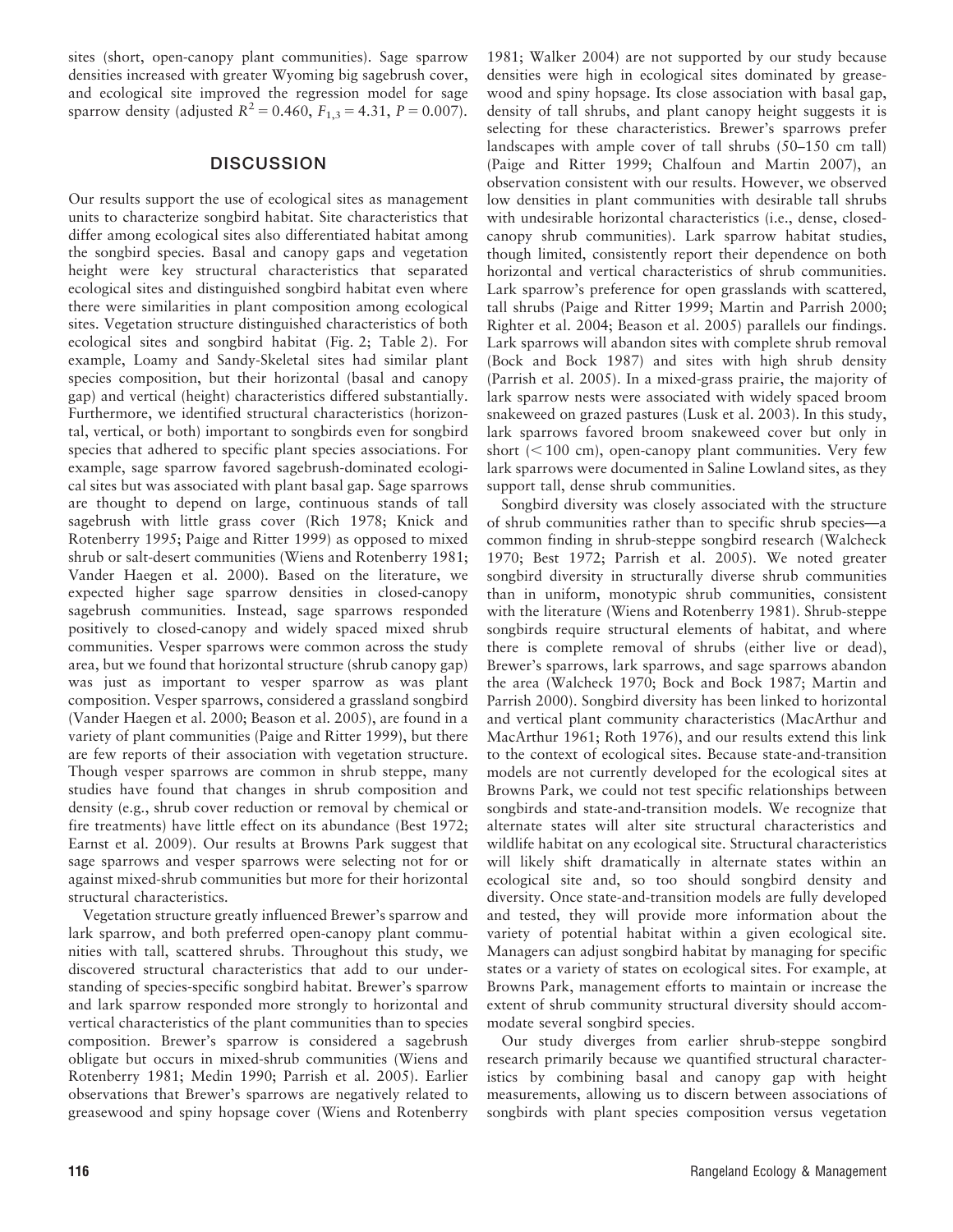structure. The array of ecological sites at Browns Park offers a variety of shrub communities to the songbirds and perhaps a greater variety than has been previously reported in any single study (e.g., Rotenberry and Wiens 1980; Wiens et al. 1986; Vander Haegen et al. 2000). The vegetation structure we documented clearly discerned shrub-steppe songbird habitat. Visual obstruction and line-point intercept commonly used to record structure in other studies can fail to capture the horizontal and vertical arrangement of plants in a community or to identify structural differences among different plant communities (Toledo et al. 2010). Structure of shrub-steppe sites is at least as important as plant species composition to songbirds.

## IMPLICATIONS

Ecological sites are widely used as land classification units for rangeland management and provide a foundation for monitoring and management of ecosystem services. Wildlife habitat is a critical component of rangeland management decisions. Our study is the first documentation of the utility of ecological sites in characterizing songbird habitat. Ecological sites, when well described, provide a valuable tool to wildlife management because ecological sites are components of a landscape that can be delineated and easily incorporated into spatial models of resource use and availability. The patterns of association between songbirds and structural site characteristics suggest that the songbirds may be more responsive to shrub community structure than to specific shrub species. By incorporating key, distinguishing characteristics (e.g., basal and canopy gap, height, plant cover, and shrub density by height) into the descriptions of ecological sites, managers are provided with the tools needed to evaluate current songbird habitat and site conditions. In particular, we show that methods to monitor ecological sites can be effective tools to monitor both site characteristics and songbird habitat simultaneously. When combined, these methods describe the horizontal and vertical characteristics of plant communities that capture community characteristics of songbird habitat while recording characteristics used to evaluate ecological site function. Documenting these associations within the context of ecological sites facilitates this effort because the monitoring methods and units are commensurate with current practices and can be standardized for regional comparisons. It is critical that ecological site descriptions include habitat characteristics and monitoring methods that can differentiate among ecological sites and that simultaneously aid wildlife habitat management efforts. Even in areas lacking ecological site descriptions, the use of standardized methods to measure horizontal and vertical structure should capture songbird habitat characteristics.

### ACKNOWLEDGMENTS

We thank W. King, R. Laubhan, and S. Beauchaine for support and several field technicians for data collection. Special thanks to Browns Park National Wildlife Refuge, NRCS (Colorado, Utah, and Wyoming Field Offices), BLM (Craig, Colorado Field Office), Colorado State Land Board (Moffat County), and Vermillion Livestock Company. We especially thank anonymous reviewers who provided insightful comments and greatly improved the quality of this manuscript.

## LITERATURE CITED

- BEASON, J. R., R. LEVAD, AND T. LEUKERING. 2005. Monitoring Colorado's birds: the 2004 field season report. Brighton, CO, USA: Rocky Mountain Bird Observatory. 66 p.
- BEST, L. B. 1972. First-year effects of sagebrush control on two sparrows. Journal of Wildlife Management 36:534–544.
- BESTELMEYER, B. T., J. R. BROWN, K. M. HAVSTAD, R. ALEXANDER, G. CHAVEZ, AND J. E. HERRICK. 2003. Development and use of state and transition models for rangelands. Journal of Range Management 56:114–126.
- BIBBY, C. J., N. D. BURGESS, D. A. HILL, AND S. H. MUSTOE. 2000. Bird census techniques. London, United Kingdom: Academic Press. 257 p.
- Bock, C. E., AND J. H. Bock. 1987. Avian habitat occupancy following fire in a Montana shrubsteppe. Prairie Naturalist 19:153–158.
- BOYLE, S. A., AND D. R. REEDER. 2005. Colorado sagebrush: a conservation assessment and strategy. Grand Junction, CO, USA: Colorado Division of Wildlife. 23 p.
- BUCKLAND, S. T., D. R. ANDERSON, K. P. BURNHAM, J. L. LAAKE, D. L. BORCHERS, AND L. THOMAS. 2001. Introduction to distance sampling: estimating abundance of biological populations. New York, NY, USA: Oxford University Press. 432 p.
- BUCKLAND, S. T., R. E. RUSSELL, B. G. DICKSON, V. A. SAAB, D. G. GORMAN, AND W. M. BLOCK. 2009. Analyzing designed experiments in distance sampling. Journal of Agricultural, Biological and Environmental Statistics 14:432–442.
- CHALFOUN, A. D., AND T. E. MARTIN. 2007. Assessments of habitat preferences and quality depend on spatial scale and metrics of fitness. Journal of Applied Ecology 44:983–992.
- COLORADO DIVISION OF WILDLIFE. 2003. Conservation plan for grassland species in Colorado. Denver, CO, USA: Colorado Division of Wildlife. 205 p.
- DOBLER, F. C., J. EBY, C. PERRY, S. RICHARDSON, AND M. VANDER HAEGEN. 1996. Status of Washington's shrub-steppe ecosystem: extent, ownership, and wildlife/ vegetation relationships. Shrub-steppe research project. Olympia, WA, USA: Washington Department of Fish and Wildlife. 47 p.
- EARNST, S. L., H. L. NEWSOME, W. L. LAFRAMBOISE, AND N. LAFRAMBOISE. 2009. Avian response to wildfire in Interior Columbia Basin shrubsteppe. The Condor 111:370–376.
- HERRICK, J. E., J. W. VAN ZEE, K. M. HAVSTAD, L. M. BURKETT, AND W. G. WHITFORD. 2005a. Monitoring manual for grassland, shrubland and savanna ecosystems. Volume 1: quickstart. Las Cruces, NM, USA: US Dept of Agriculture, Agricultural Research Service, Jornada Experimental Range. 36 p.
- HERRICK, J. E., J. W. VAN ZEE, K. M. HAVSTAD, L. M. BURKETT, AND W. G. WHITFORD. 2005b. Monitoring manual for grassland, shrubland and savanna ecosystems. Volume 2: design, supplementary methods and interpretation. Las Cruces, NM, USA: US Dept of Agriculture, Agricultural Research Service, Jornada Experimental Range. 200 p.
- HILL, M. O. 1973. Diversity and evenness: a unifying notation and its consequences. Ecology 54:427–432.
- KNICK, S. T., D. S. DOBKIN, J. T. ROTENBERRY, M. A. SCHROEDER, W. M. VANDER HAEGEN, AND C. VAN RIPPER III. 2003. Teetering on the edge or too late? Conservation research issues for avifauna of sagebrush habitats. The Condor 105:611–634.
- KNICK, S. T., AND J. T. ROTENBERRY. 1995. Landscape characteristics of fragmented shrubsteppe habitats and breeding songbird birds. Conservation Biology 9:1059–1071.
- KREBS, C. J. 1999. Ecological methodology. 2nd ed. Menlo Park, CA, USA: Addison-Wesley Educational Publishers. 620 p.
- LUSK, J. J., K. S. WELLS, F. S. GUTHERY, AND S. D. FUHLENDORF. 2003. Lark sparrow (Chondestes grammacus) nest-site selection and success in mixed-grass prairie. The Auk 120:120–129.
- MACARTHUR, R. H., AND J. W. MACARTHUR. 1961. On bird species diversity. Ecology 42:594–598.
- MARTIN, J. W., AND J. R. PARRISH. 2000. Lark sparrow (Chondestes grammacus). In: A. Poole [ED.]. The birds of North America online. Ithaca, NY, USA: Cornell Lab of Ornithology, Available at: http://bna.birds.cornell.edu/bna/species/488. Accessed 5 March 2010.
- MEDIN, D. E. 1990. Birds of a shadscale (Atriplex confertifolia) habitat in eastcentral Nevada. Great Basin Naturalist 50:295–298.